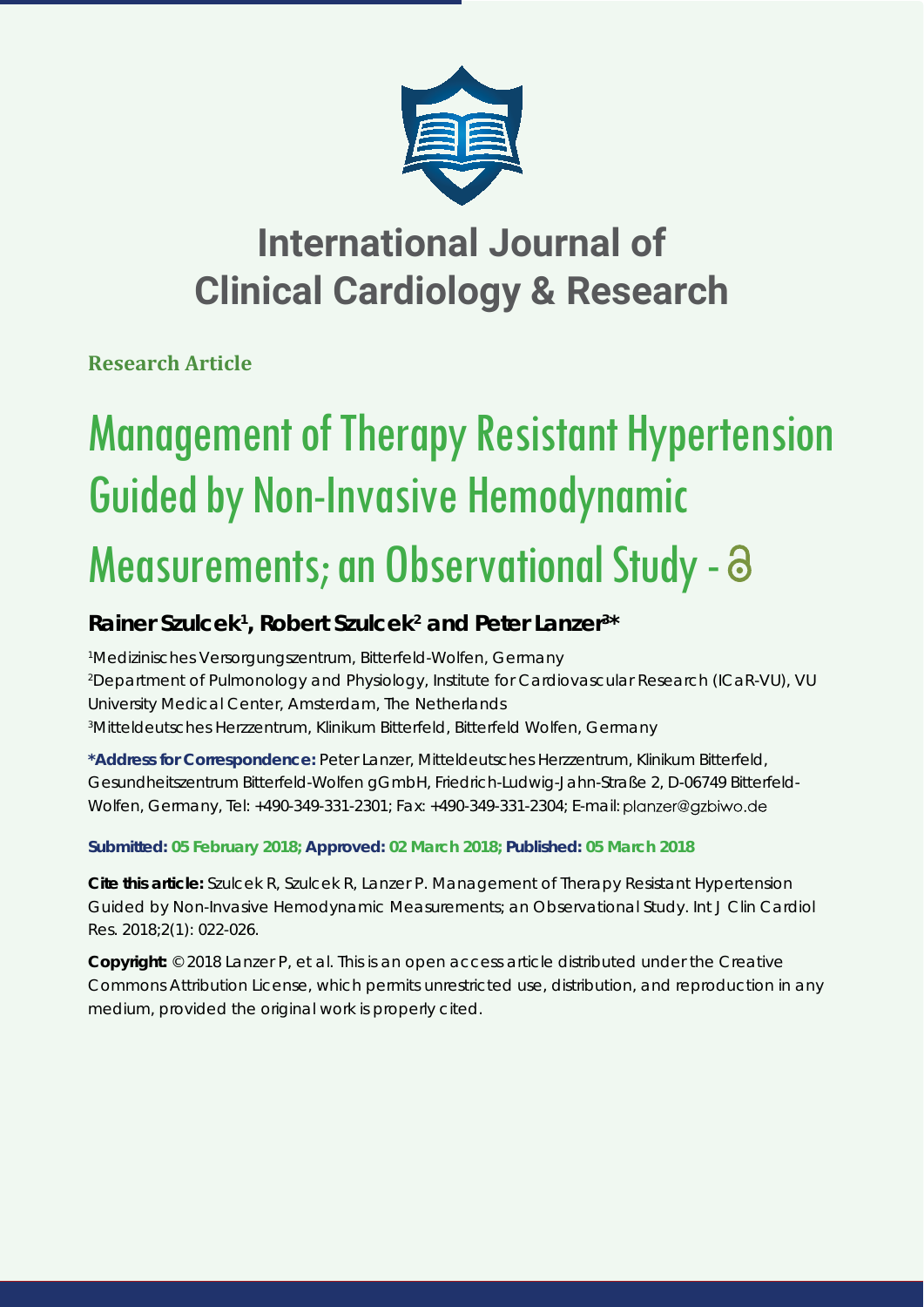#### **STRUCTURED ABSTRACT**

**Objective**: Management of patients with therapy resistant hypertension is largely guided by empiricism and remains challenging. The study was designed to guide the medical therapy by thorax impedance derived hemodynamics in real-life out-patient office settings.

Methods: Fifty patients, 22 females, 61.8 ± 8.0 years of age and 28 males, 63.0 ± 12.0 years of age with confirmed therapy resistant hypertension were studied at baseline and 6 and 12 months follow-up. In each patient office and ambulatory 24 hours blood pressure measurements were taken at each data point. Antihypertensive medication was adjusted based on the outcome of hemodynamic measurements utilizing the HOTMAN-System® thoracic impedance. Specifically, the hemodynamic modulators Volume Status (VS), Vasotonus (VT) and Left Stroke Work Index (LSWI) were measured.

Results: At six months follow-up office and 24 hours ambulatory blood pressure measurements in patients' cohort significant reduction of systolic and diastolic pressures from baseline 170.3 ± 20.7/ 90.2 ± 13.3 mmHg to 149.26 ± 18.5/ 82.3 ± 13.2 mmHg (*p* < 0.0001/ *p* < 0.0015) and 144.4 ± 18.2/ 82.8 ± 12.6 mmHg to 130.1 ± 15.5/ 76.0 ± 12.8 mmHg (*p* < 0.0001 and *p* < 0.0006), respectively, was noted. On twelve months follow-up the positive effect was largely maintained but no further blood pressure reduction was achieved. Among the hemodynamic modulators hypervolumic state has been the most frequent (87.8%) and the most prominent (136. 0 ± 134.1%) factor. At six months follow-up volume state reduction to 73.7% ± 26.4% (*p* = 0.002) was achieved.

**Conclusions:** In patients with therapy resistant hypertension hemodynamically- guided blood pressure management may represent complementary approach to the current empiricism- guided means to improve blood pressure control.

#### **CONDENSED ABSTRACT**

To determine the efficacy of hemodynamic guidance in patients with Therapy Resistant Hypertension (TRH) we studied 50 patients 22 females, 61.8 ± 8.0 years of age and 28 males, 63.0 ± 12.0 years of age at baseline and six and twelve months follow- up using thoracic impedance to determine the hemodynamic modulators volume status, vasotonus and left stroke work index. After six months a significant reduction in the office and 24 hours ambulatory systolic and diastolic blood pressure was achieved. At twelve months followup no further blood pressure reduction was achieved. Hemodynamic guidance may be complementary to the current empiricism- based approach in patients TRH.

**Keywords:** Hypertension; Therapy Resistance; Hemodynamic Guidance; Medical Management

#### **INTRODUCTION**

Management of Therapy Resistant Hypertension (TRH) still represents a considerable medical challenge to both practitioners and specialists [1]. Based on current European guidelines TRH is defined as blood pressure >140/ 90mmHg despite of life style adjustments, administration of a full dose of a diuretic and optimal dose of at least two antihypertensive agents of different classes [2]. At present TRH management is largely based on expertise-based empiricism of individual physicians conducting the treatment. Using this approach TRH rates of up to 20% of treated cohorts appears realistic [3,16].

Alternatively to the traditional approach, therapy based on pathophysiology of TRH in individual patients could be considered, provided availability of means to assess the major blood pressure modulators by simple and non-invasive means. Recently, based on the principles of thoracic impedance device [4] non-invasive measurements of blood-pressure relevant hemodynamic parameters have become clinically available [4,5]. In an early multi-centric prospective randomized trial in patients with hypertension, but not TRH, no statistically relevant superiority of the pathophysiologybased over the standard empiricism- based approach was reported [5], possibly due to the already excellent management of these patients in the participating tertiary hypertension centers.

This study was designed to determine the efficacy of the individualized pathophysiology- guided management in patients with documented TRH in the real- life settings of an out- patient office in a non-randomized prospective model.

#### **METHODS**

Fifty patients treated for hypertension in the out-patient office of one of the authors (RaS) and with documented TRH were included in the study. Inclusion and exclusion criteria are given in table 1.

The study was approved by the Ethics committee of the chamber of physicians, Saxony – Anhalt; all patients signed informed consent.

Studies and evaluations performed at baseline, at six and 12 months follow up are summarized in table 2.

The hemodynamic modulators of blood pressure were the inotropic-, volume - and vasoactivity status of the patients. To determine these hemodynamic modulators HOTMAN'-System designed to measure the thorax impedance was employed described elsewhere [4]. Briefly, the skin was prepared and 8 electrodes were placed in a standard fashion positioned at the left and right side of

| <b>Table 1:</b> Inclusion and exclusion criteria for study participation.                                                                                                                                                                                                                           |                                                                            |  |  |  |
|-----------------------------------------------------------------------------------------------------------------------------------------------------------------------------------------------------------------------------------------------------------------------------------------------------|----------------------------------------------------------------------------|--|--|--|
| <b>Inclusion Criteria</b>                                                                                                                                                                                                                                                                           | <b>Exclusion Criteria</b>                                                  |  |  |  |
| ٠<br>Patients with a mean office<br>blood pressure $> 140$ mmHq<br>of systolic and $> 90$ mmHq<br>diastolic; $\geq$ 3 antihypertensive,<br>two antihypertensive<br>in<br>sufficient dosage and one<br>diuretic<br>٠<br>Men and women aged $> 18$<br>and $<$ 75 years<br>Signed written consent form | Existence of an unstable<br>disease<br>٠<br>Life expectancy $\leq$ 2 years |  |  |  |

**Table 2:** Summary of clinical evaluations at baseline, six and 12 months followup

- **Clinical evaluations at baseline, six and 12 months follow-up**
	- Body Mass Index ( BMI )
	- Office blood pressure
	- Mean blood pressure ( Ambulatory Blood Pressure Monitoring ) ABPM
	- Mean blood pressure ( Day ) ABPM
	- Mean blood pressure ( Night ) ABPM
	- Measurements of the hemodynamic modulators by HOTMAN®System: Volume State, Vasoacticity, Dynamicity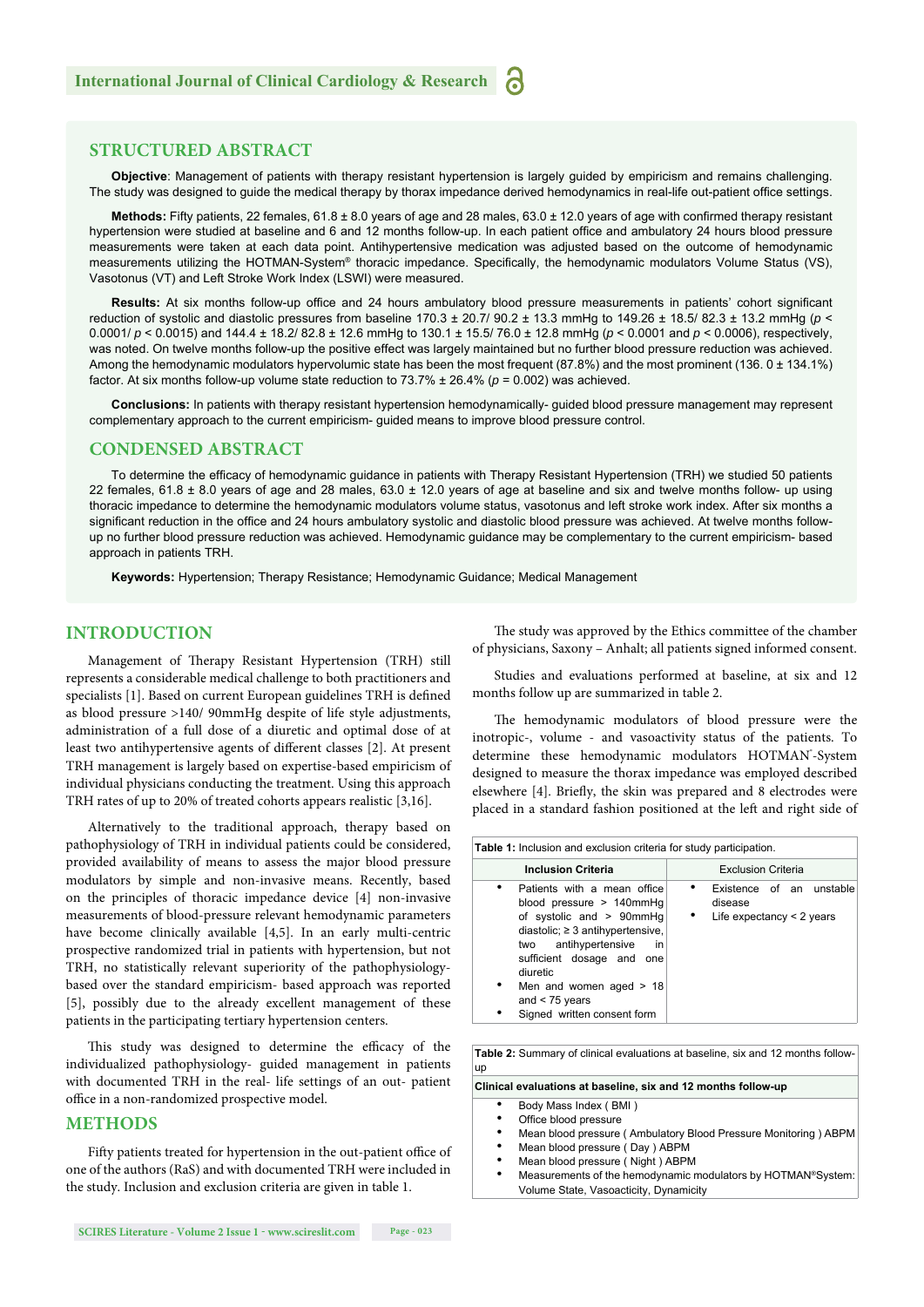#### **International Journal of Clinical Cardiology & Research** 6

the neck and two electrodes on each side of the thorax and signal quality was controlled. To perform the measurements the patients were placed in recumbent position. Following 10 minutes of rest the blood pressure cuff was fastened on the upper arm (left or right upper arm, depending on the level of blood pressure; always the arm with the higher blood pressure was selected) and the pulse oximeter was attached to the tip of the second finger. Subsequently, in one minute intervals ten hemodynamic measurements and ten blood pressure measurements were taken and averaged. The hemodynamic measurements were automatically displayed on the rectangular matrix employing the vertical and horizontal axis for mean blood pressure and systemic impedance and diagonal co-ordinates system to display the hemodynamic modulators (Figure 1).

While, all patients received optimum medical treatment for TRH recommended by the current guidelines [2] all changes in medication were based on the outcome of the hemodynamic measurements; thus, in all patients the hemodynamic modulator with the highest deviation from the normal value was targeted.

All data were presented as average  $\pm$  SD. Significance was assumed at the  $p \le 0.05$ . Statistical significance was calculated using the pairwise-one-way ANOVA repeated measure with Bonferroni's multiple comparison post-hoc test. All statistical calculations were performed using the GraphPad Prism 6 (GraphPad Software, San Diego, CA, USA).

#### **RESULTS**

50 patients 22 females,  $61.8 \pm 8.0$  years of age and 28 males,  $63.0$ ± 12.0 years of age were included in the study.

#### **Demographic data**

Office blood pressure measurements revealed statistically significant reduction from baseline  $170.30 \pm 20.7/90.8 \pm 13.3$  mmHg to  $149.26 \pm 18.5/82.3 \pm 13.2$  mmHg ( $p < 0.0001/ p < 0.0015$ ) at six months. Compared to the blood pressure measurements at six months no additional statistically significant reduction in blood pressure measurements at twelve months was observed (Figure 2).

Similarly, significant reduction in the mean 24 hours blood pressure with corresponding values of 144.4 ± 18.2/ 82.8 ± 12.6 mmHg at baseline and of  $130.1 \pm 15.5/ 76.2 \pm 12.8$  mmHg at six month follow-up was observed ( $p = 0.0001/p = 0.0006$ ). Compared to the blood pressure measurements at six months no additional statistically significant reduction in blood pressure measurements at twelve months was observed (Figure 3).

The impedance guided TRH monitoring led to a permanent decrease in mean blood pressure initially reached at the first followup interval of 6 months and kept stable for the remainder of the study.

Significant reduction in the mean blood pressure during the day with corresponding values of  $146.3 \pm 18.94/ 82.8 \pm 12.6$  mmHg at baseline and of  $134.2 \pm 16.6/ 78.2 \pm 11.8$  mmHg at six month followup was observed ( $p = 0.0001/p = 0.001$ ). Compared to the blood pressure measurements at six months no additional statistically significant reduction in blood pressure measurements at twelve months was observed (Figure 4).

Significant reduction in the mean blood pressure during the night with corresponding values of  $140.1 \pm 17.9/ 81.5 \pm 14.7$  mmHg at baseline and of 125.7  $\pm$  16.8/ 71.3  $\pm$  12.2 mmHg at six month follow-up was observed ( $p = 0.0001/ p = 0.0001$ ). Compared to the





**Figure 1:** HOTMAN - System® thoracic impedance monitors display. The discontinuous diagonals represent the volemic and vasotonal states, respectively. Shaded rhomb in the center corresponds to the optimum hemodynamic state; MAP: Mean Arterial Pressure; SI: Stroke Index.







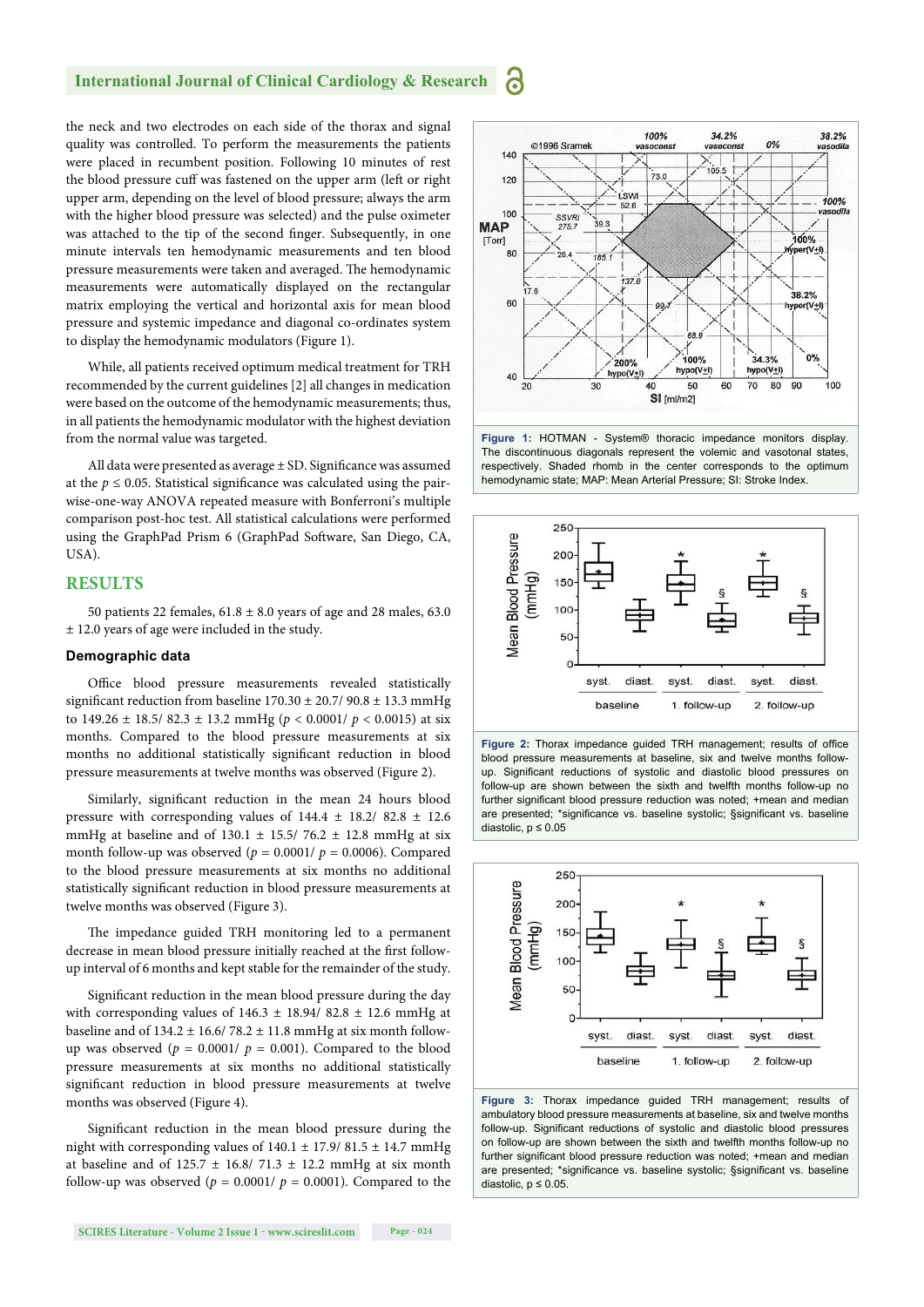blood pressure measurements at six months no additional statistically significant reduction in blood pressure measurements at twelve months was observed (Figure 5).

Overall, after 12 months follow-up 20 patients (40%) have become normotensive, in 17 patients (35%) the blood pressure control improved without reaching normotensive blood pressure range, in 10 patients (20%) no improvement in blood pressure control was achieved and in 3 patients (6%) blood pressure deteriorated.

Measurements of the hemodynamic modulators demonstrated the highest prevalence and the highest deviation in the volume status; at baseline 47 out of 50 (94%) patients were hypervolemic with a mean hypervolemia of 136 ± 134%; one patient was hypovolemic and two patients were normovolemic. At six months follow-up 49 patients were hypervolemic and 1 patient was normovolemic; however, the degree of hypervolemia was compared to baseline significantly reduced (73.7  $\pm$  26.4%;  $p = 0.002$ ). At twelve months follow-up no further changes in volume status were observed.

#### **DISCUSSION**

Compared to hypertension TRH is associated with higher organrelated morbidity and worse clinical prognosis [6]. Currently, patients with TRH are largely treated employing the empiricism- based algorithms [7]. Using this approach variable, yet significant number of patients features suboptimal blood pressure control [1,8,9].

We hypothesized, that in patients with TRH medication prescriptions based on the non-invasive measurements of the



blood pressure measurements at baseline, six and twelve months follow-up; A) day and B) night measurements. Significant reduction in mean blood pressure was measured at 6 months follow-up and there were no further significant changes in blood pressure at 12 months follow-up.

hemodynamic variables using the thorax impedance might improve blood pressure control.

By targeting the blood pressure modulator with the highest deviation from the normal value significant reduction in both systolic and diastolic blood pressure as determined by office and ambulatory blood pressure measurements were achieved by six months with no further significant changes at twelve months follow-up. Furthermore, the 24-hours average systolic and diastolic blood pressures during the daytime and in the night have followed the same pattern. In addition, 40% of patients became normotensive; in 34% of patients blood pressure control improved. Compared with the published results of the standard guideline- directed therapy in patients with TRH [10] slightly improved response rate and blood pressure control using the hemodynamic guidance has been achieved. Although significant improvement in blood pressure levels were achieved after six months of treatment were achieved no further therapy effect was achieved at twelve months follow-up. While the reasons for blood pressure resistance to therapy between six and twelve months remain obscure, slacking compliance, secondary compensatory responses to antihypertensives, obesity- associated resistance to antihypertensives and other factors might have been involved [11-15].

#### **LIMITATIONS**

The study was designed to proof the concept; not as blinded randomized trial. The number of patients included in the study has been limited to fifty and a study with a larger number of patients may be needed to confirm the results. The study reflects the reallife constrains typically encountered in an out-patient referral office where only limited control of patients' medication at baseline and the follow-up points was possible. Changes in prescribed medication due to hospital treatments or referring physicians' preferences might have partially affected the outcome of the study. The study could have benefitted from quantitative echocardiography of the left ventricular function and morphology, rather than being employed only at baseline to exclude secondary cardiac causes of hypertension. Finally, the initially administered renin antagonist aliskiren had to be discontinued on follow-up due to withdrawal of the drug from the market might have also impacted on the outcome.

#### **SUMMARY**

The study has proven that the concept of hemodynamicallyguided management of patients with TRH is feasible and promising.



**Figure 5:** Volemic, vasotonal and dynamicity states at baseline, six and twelve months follow-up. In the studied cohort volemic states were closely related to the measured blood pressures,

A: In contrast, vaso reactivity

B: Dynamicity

C: As determined by the thorax impedance were not significantly correlated with blood pressure measurements.